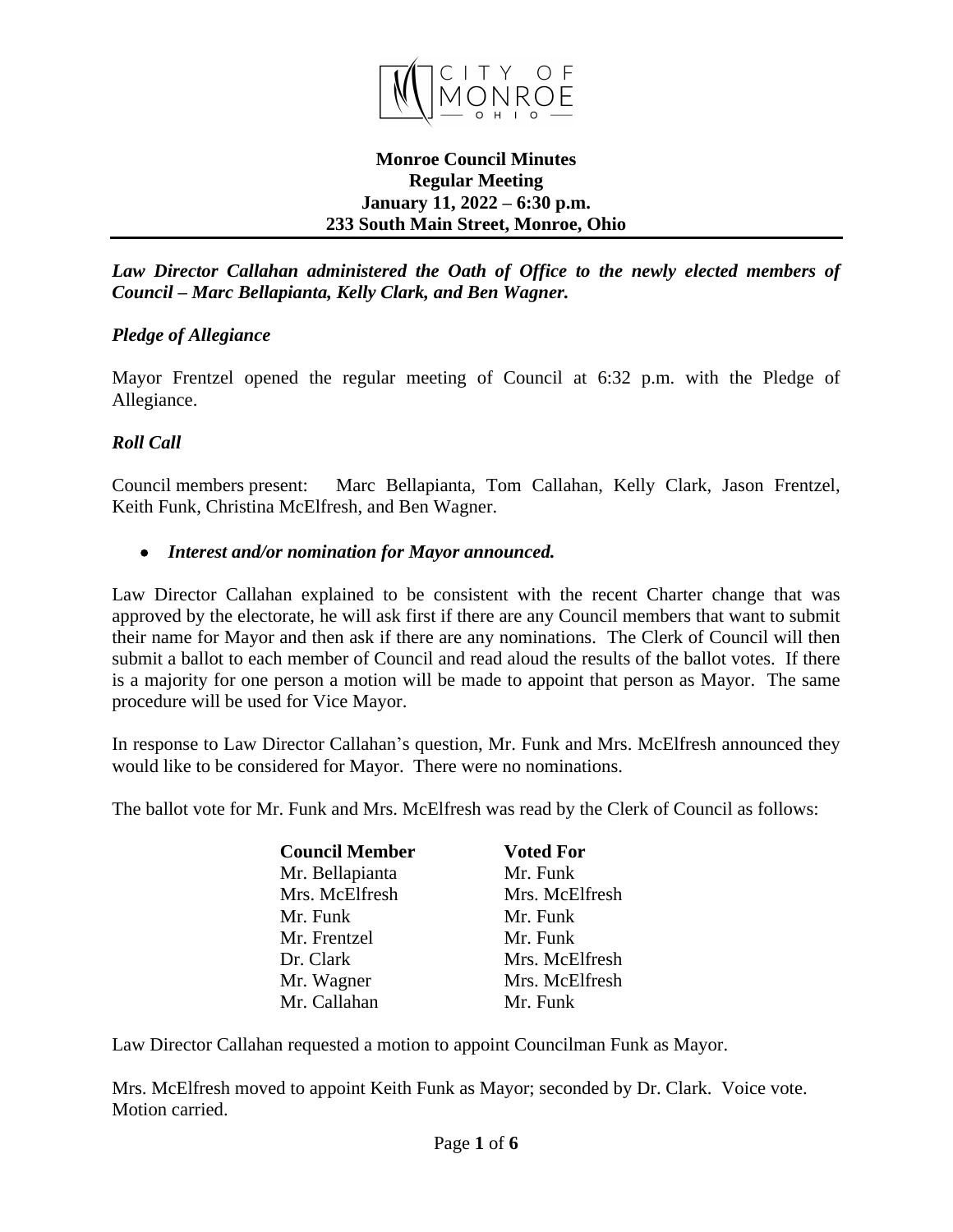

### *Interest and/or nomination for Vice Mayor announced.*

In response to Law Director Callahan's question, Mr. Bellapianta and Mrs. McElfresh announced they would like to be considered for Vice Mayor. There were no nominations.

The ballot vote for Mr. Bellapianta and Mrs. McElfresh was read by the Clerk of Council as follows:

| <b>Council Member</b> | <b>Voted For</b> |
|-----------------------|------------------|
| Mr. Bellapianta       | Mr. Bellapianta  |
| Mrs. McElfresh        | Mrs. McElfresh   |
| Mr. Funk              | Mr. Bellapianta  |
| Mr. Frentzel          | Mrs. McElfresh   |
| Dr. Clark             | Mrs. McElfresh   |
| Mr. Wagner            | Mrs. McElfresh   |
| Mr. Callahan          | Mr. Bellapianta  |

Mr. Bellapianta moved to appoint Mrs. McElfresh as Vice Mayor; seconded by Mr. Funk. Voice vote. Motion carried.

## *Swearing in of Mayor and Vice Mayor*

Law Director Callahan administered the oath of office to Mayor Funk and Vice Mayor McElfresh.

#### *Approval of the Minutes*

Mr. Frentzel moved to approve the Council Minutes of December 14, 2021 and Finance Committee Minutes of December 14, 2021; seconded by Mr. Bellapianta. Voice vote. Motion carried.

*Visitors*

None.

## *Committee Reports*

None.

## *Old Business*

None.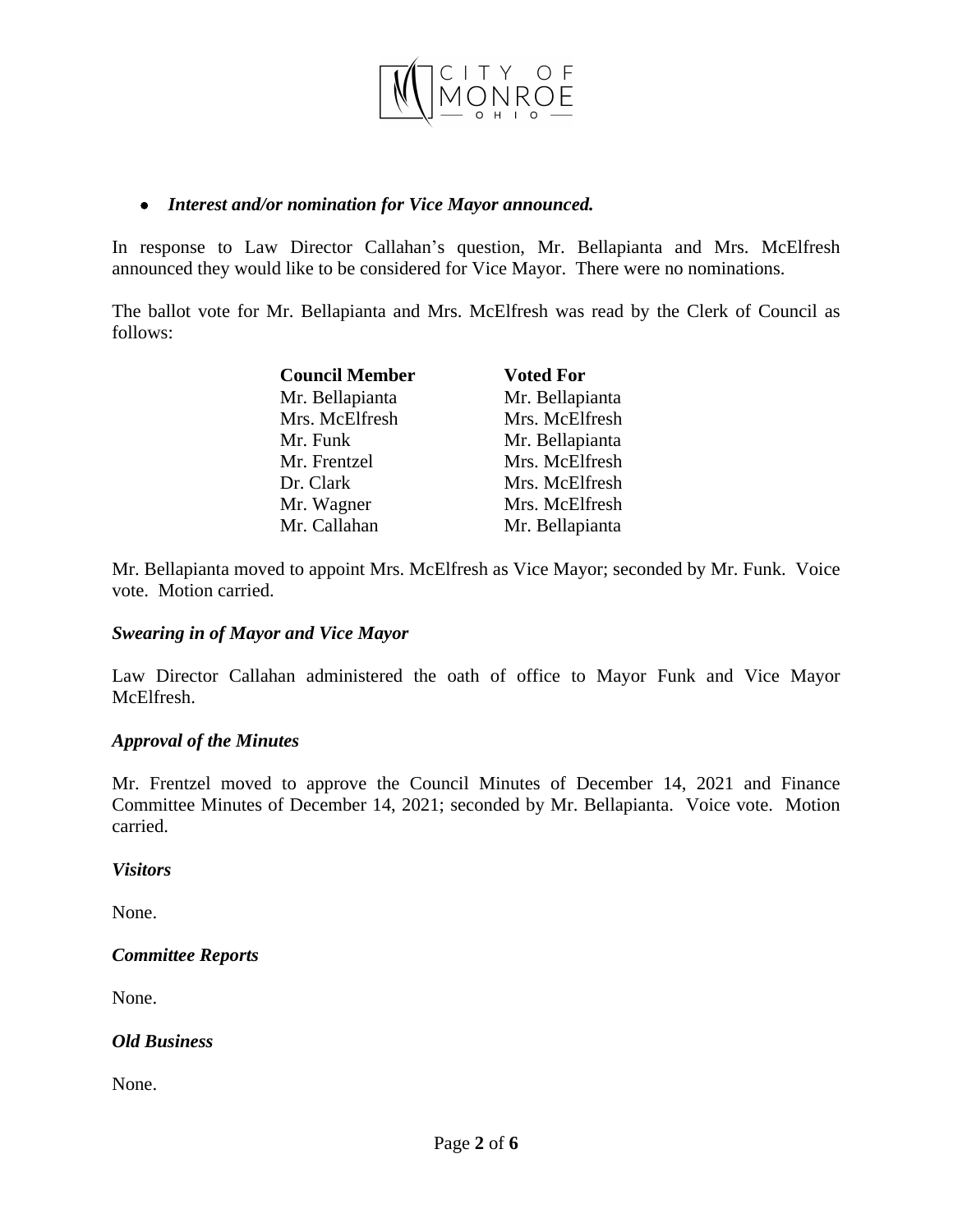

## *New Business*

**Emergency Resolution No. 01-2022**. A Resolution authorizing the City Manager to enter into an agreement by and between the City of Monroe and Fishbeck to update the stormwater ordinance to comply with the United States and Ohio Environmental Protection Agencies and declaring an emergency.

Mr. Brock explained this is for an engineering firm to review our ordinances related to stormwater and compare with the regulations implemented by the Environmental Protection Agencies. Monroe is known as an MS4 because we have a permit to discharge stormwater and we need to regulate, control, and inspect those discharges throughout the City.

Mrs. McElfresh moved to suspend the rule requiring the reading of Emergency Resolution No. 01-2022 on two separate days, authorize its adoption on the first reading, and have it read by title only; seconded by Dr. Clark. Voice vote. Motion carried.

The Clerk of Council read Emergency Resolution No. 01-2022 by title only.

Mrs. McElfresh moved to adopt Emergency Resolution No. 01-2022; seconded by Mr. Callahan. Roll call vote: seven ayes. Motion carried.

**Resolution No. 02-2022**. A Resolution instructing the Assistant Finance Director to request an advancement of taxes assessed and collected on behalf of the City of Monroe from the Auditors of Butler and Warren Counties.

Mr. Brock advised this annual piece of legislation asks both counties to send the City any tax collected sooner than they normally would.

Mrs. McElfresh moved to consider this the first reading of Resolution No. 02-2022; seconded by Mr. Frentzel. Voice vote. Motion carried.

The Clerk of Council read Resolution No. 02-2022 by title only.

Mrs. McElfresh moved to approve the first reading of Resolution No. 02-2022; seconded by Dr. Clark. Roll call vote: seven ayes. Motion carried.

**Ordinance No. 2022-01**. An Ordinance amending and supplementing Exhibit "1" of Ordinance No. 2021-55 to increase the number of positions for Finance Specialist, Utility Billing Specialist, Assistant Fire Chief, Public Works Crew Leader, and Operator/Laborer; and change the title of City Engineer to Civil Engineer.

Mr. Brock stated that Council is required to decide on the number of positions and establish the wage ranges. These positions are fully funded for this year.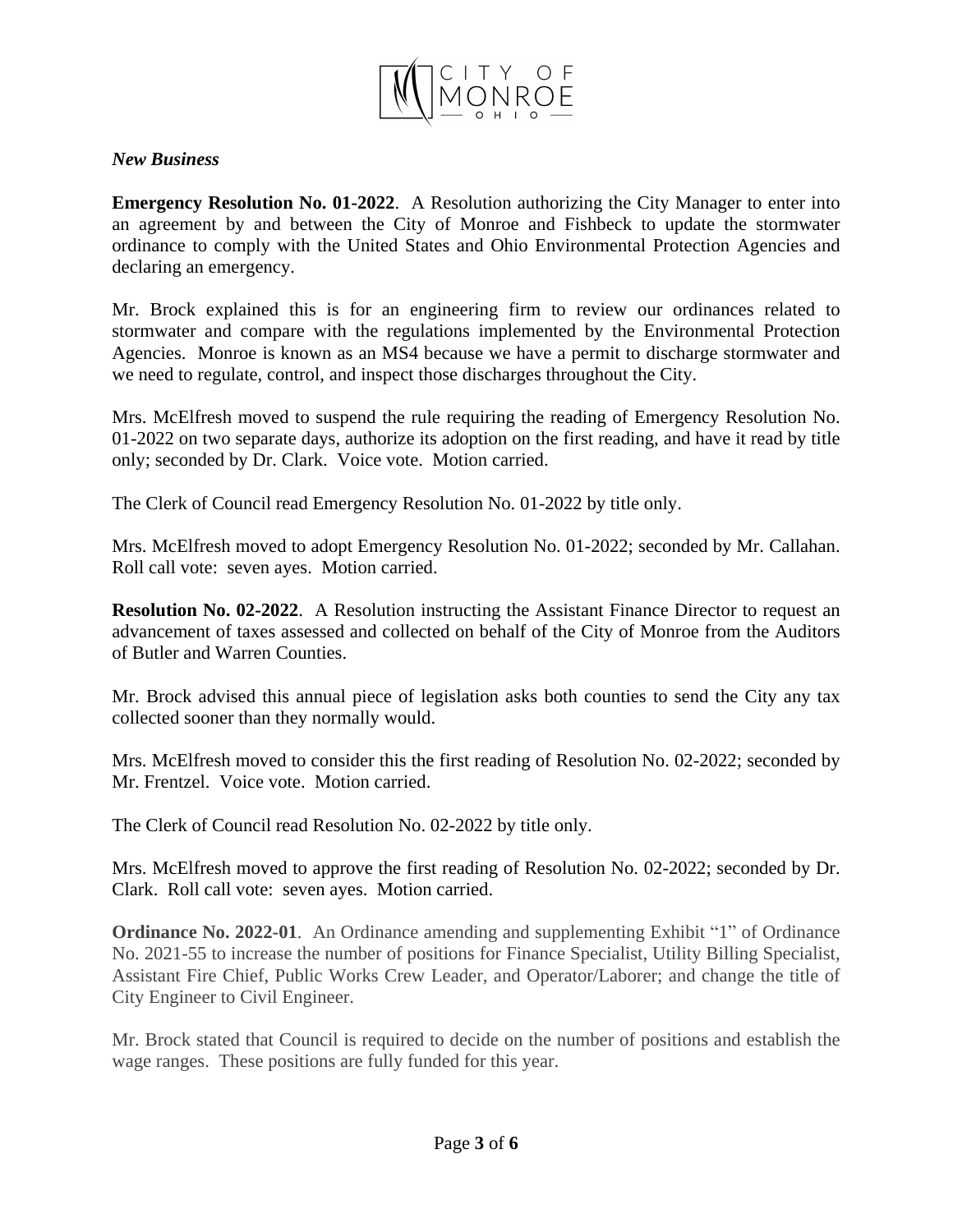

Mr. Frentzel asked if Mr. Brock anticipates filling the positions right away. Mr. Brock didn't see any hesitation in filling these positions and the process can begin right away.

Relating to the City Engineer position, Mrs. McElfresh asked what the difference is and if we would still need outsourcing. Mr. Brock replied that outsourcing is still needed to oversee the Civil Engineer's work and to sign anything for the City. Mrs. McElfresh asked what has been the issue in hiring a City Engineer. Mr. Brock advised that the market is very tight and even private engineering firms are having a hard time hiring.

Dr. Clark asked what the time frame is for becoming an engineer. Mr. Brock replied that you cannot take the test out of college until you have studied under an engineer for four years.

Mr. Wagner asked how you would have them study under an engineer if there is no one in the City in the engineer role. Mr. Brock explained that the contract engineer would oversee their work.

Mr. Brock confirmed Mrs. McElfresh's understanding that the City would be paying that contract engineer for four years to oversee their work unless; however, the City found someone that has three years experience then it would take a shorter amount of time.

Mrs. McElfresh asked why the certifications were marked out for the Assistant Fire Chief. Mr. Brock stated that it wasn't a final copy of the job description and, after review, it was determined that they were preferences and not requirements. Mrs. McElfresh asked if the current Assistant Fire Chief has all of the certifications. Assistant Fire Chief Leverage indicated that he does. Mr. Brock added that Captain Grubbs, who they are considering for this promotion, also has all of the certifications.

Mrs. McElfresh moved to consider this the first reading of Ordinance No. 2022-01 and have it read by title only; seconded by Mr. Callahan. Voice vote. Motion carried.

The Clerk of Council read Ordinance No. 2022-01 by title only.

Mrs. McElfresh moved to approve the first reading of Ordinance No. 2022-01; seconded by Mr. Bellapianta. Roll call vote: seven ayes. Motion carried.

**Consideration of Motion** accepting the August, September, and October 2021 Finance Reports as submitted.

Mrs. McElfresh moved to accept the August, September, and October 2021 Finance Reports as submitted; seconded by Dr. Clark. Voice vote. Motion carried.

**Consideration of Motion** appointing a member of Council to serve on the Planning Commission.

Mrs. McElfresh and Mr. Bellapianta expressed interest in serving on the Planning Commission.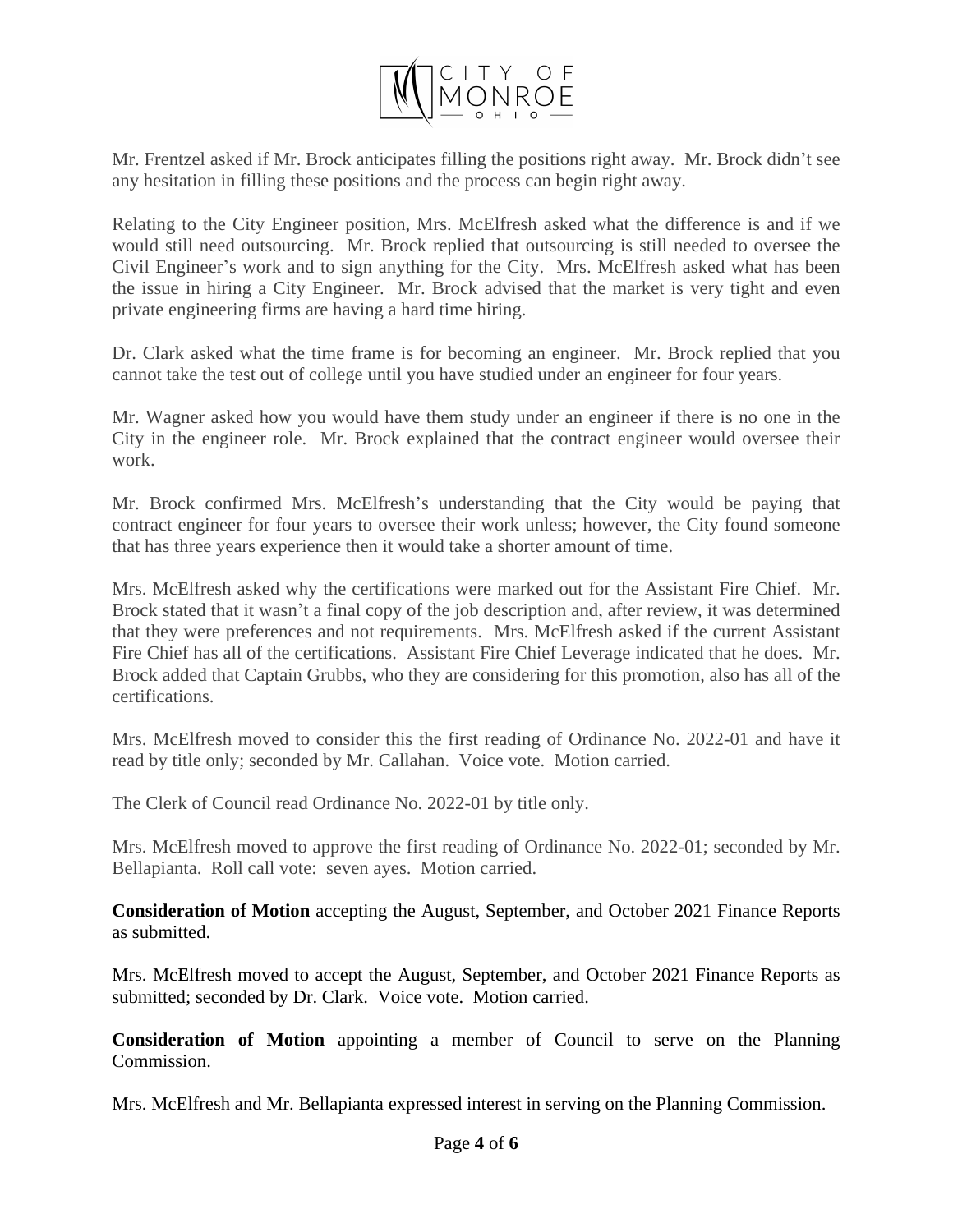

Mr. Wagner moved to appoint Mrs. McElfresh to the Planning Commission; seconded by Mr. Frentzel. Roll call vote: seven ayes. Motion carried.

**Consideration of Motion** appointing a member of Council to serve on the Ohio-Kentucky-Indiana Regional Council of Governments.

Mr. Frentzel moved to appoint Mr. Funk to serve on the Ohio-Kentucky-Indiana Regional Council of Governments; seconded by Dr. Clark. Voice vote. Motion carried.

**Consideration of Motion** appointing members to boards and commissions.

Mrs. McElfresh moved to appoint Stephanie Sellman for a five year term to the Personnel Board and Roshawn Jenkins for a two year term to the Local Board of Tax Review; seconded by Mr. Wagner. Voice vote. Motion carried.

**Consideration of Motion** requesting a hearing on a new C1 Liquor Permit for Main Street Marathon 176 located at 595 South Main Street.

No action was taken.

## *Administrative Reports*

Mr. Brock advised that The Chamber of Commerce will hold their annual meeting on January 27<sup>th</sup>. If any member of Council would like to attend, please let Mrs. Wasson know by January 20th .

Mr. Brock sought feedback from Council on solar energy. Proposed is ground mounted solar panels located behind the post office. The utility bill offset for those would be 57% lower than what it typically is.

Mr. Frentzel asked what would be needed for protection of that. Mr. Brock advised that we could fence off the area if necessary.

Mayor Funk commented that paying for a project like this could take a couple of decades. Mr. Brock advised that it wasn't quite that long.

Mrs. McElfresh asked what the life expectancy is for this. Mr. Brock replied that they are 25 year panels.

Mr. Frentzel pointed out it would cost roughly \$250,000 to install the City Building location and the 25 lifetime savings estimate is \$465,000. A savings of \$260,000 for the panels. Mr. Brock noted the panels would come with a 25 year warranty.

Mr. Brock stated that the second location would be the fire station on South Main Street with an offset of 90%.